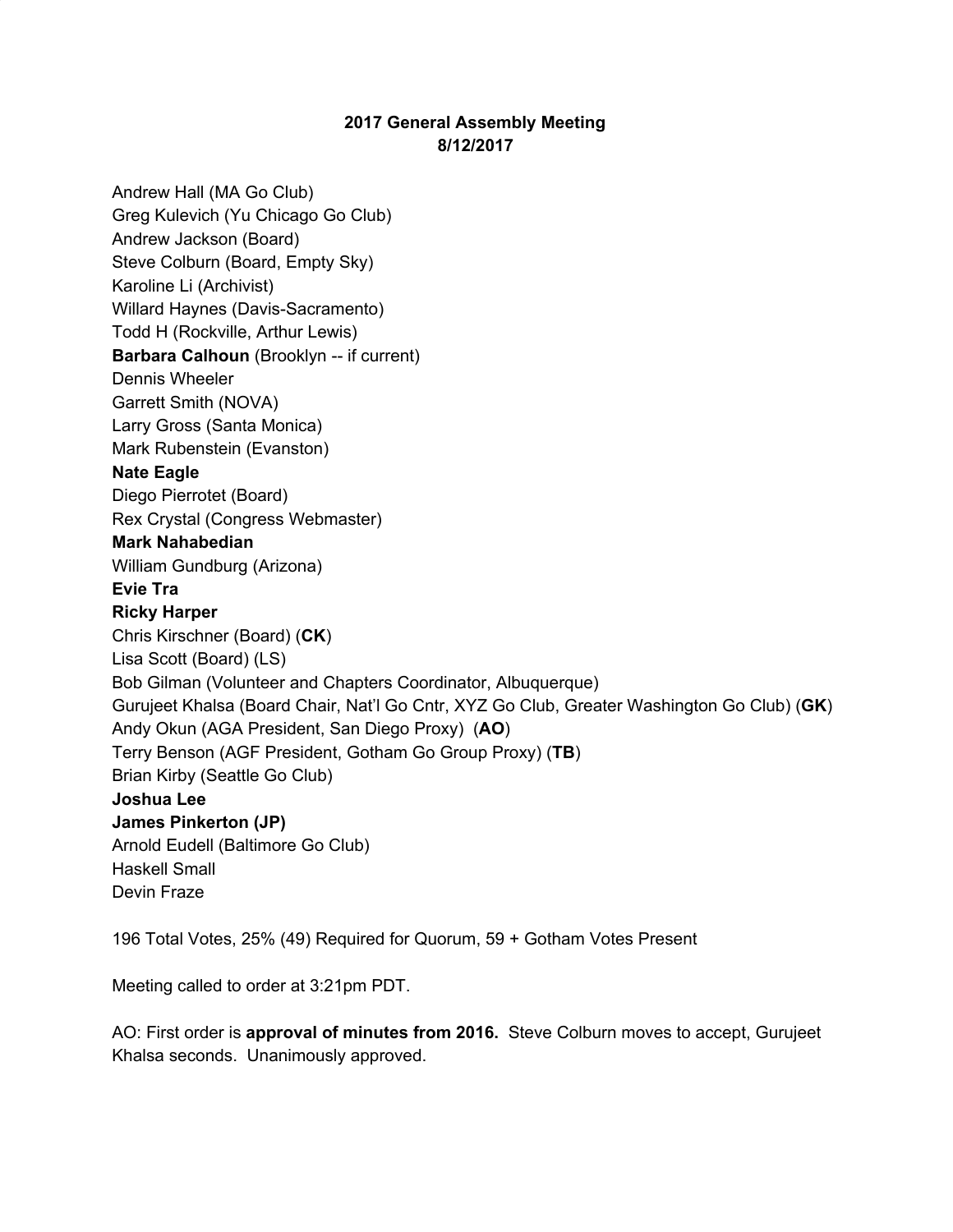### **Board Chair Report**

GK: Yesterday we elected Martin Lebl as the new AGA Board Chair effective in September.

GK: We would like to discuss a little more chapter rewards points. Points can be redeemed to renew chapter membership, individual memberships, etc. Bob Gilman has taken over the Chapter Rewards program, and one of the things that he will be doing is reaching out to chapters to help them understand that they have points and what they can do with them.

GK: I would also like to let people know that this year we opened the National Go Center funded by the Iwamoto North America Foundation, and we would love to have you all visit.

AO: What you read in the report that you have here will also be in the Annual Report. I have been remiss the last few years, but Steve Colburn has been proactive and has agreed to put the report together for this year, and that will be sent around and posted shortly.

AO: Our membership is stable. This is a little disappointing to me, mostly because it is clear to me that although the go community is bigger than it used to be, this does not seem to translate to more members.

GK: I would like to add that we had a peak a number of years ago with *Hikaru No Go* and then went down for a few years, and now we seem to have stabilized and are inching up.

AO: The Income statement will be included in the Annual Report.

JP: How are the AGA assets invested?

AO: They are invested in something returning a very small amount of interest. This should change.

Some discussion of how funds could be invested.

TB: The AGA should be aware of money available from an AGA-AGF Agreement regarding the Google funds. .

AO: There was about \$5000 per year spent from the AGA budget on the Redmond Cup and similar items. When the AGF received a grant from Google, they agreed to take over these events for a number of years.

AO and TB: Just to clarify, the AGA asked for a larger share of the Google funds and the AGF was happy to take smaller, but for financial reasons, the AGF took more and considers \$30,000 of their \$60,000 funds to be spent on AGF-mission appropriate AGA-related events over the 5 years following the donation.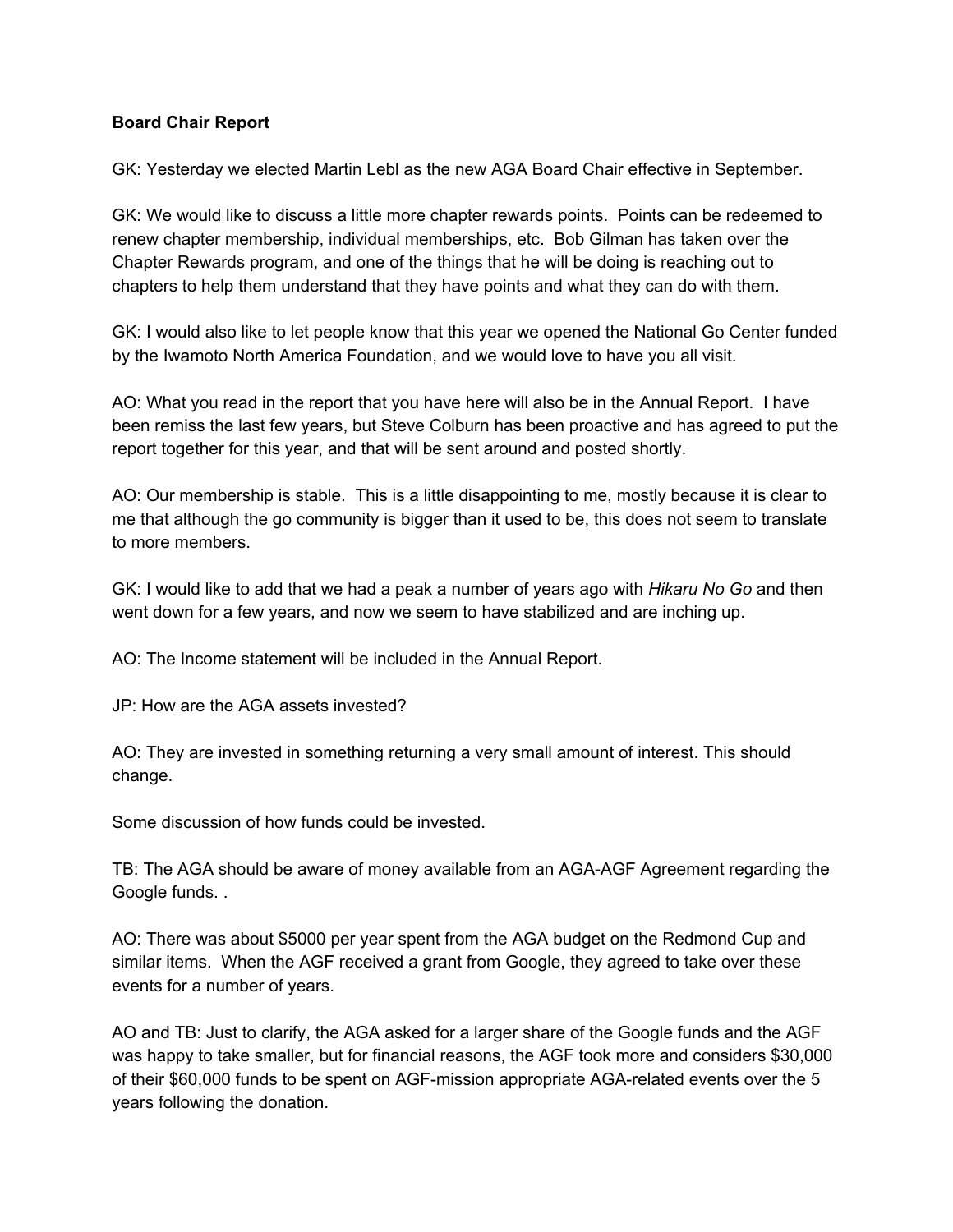AO: After a number of years as Tournament Coordinator, Cherry Shen is stepping down and Jeff Shaevel is stepping into that position. Roy Schmidt has been treasurer for 6 or 7 years and has been acting Treasurer for the last year, but he steps down August 31st and we are still looking for a new treasurer. We will likely employ an accountancy firm to perform some of the role.

Steve Colburn moves to thank Roy Schmidt for his years of service, Willard Hayes seconds.

Discussion: The Board already thanked Roy and gave him a life membership. Steve Colburn also notes how much Roy has helped with the City League. **Unanimous approval to thank him vociferously.**

AO: Bob Gilman has become Volunteer coordinator, Andrew Jackson has become Executive Vice President and Pro System Coordinator, Samantha Fede has become Secretary (a by-law position), Karoline Li has become Archivist.

AO: Our pros have been doing very well, Ryan Li **and who else??**

Also on the agenda are a number of items.

AO: First is the Ranking System, which Chris Kirschner will discuss.

#### **Proposed AGA Ranking System**

CK: If everyone has read proposal, we can open discussion.

Discussion topics include: Winning 4 games out of 6, CK explanation of algorithm, testing done to validate it.

Discussion of how this is affected when players are not part of the AGA system.

Concern that 6 games is too few for a permanent rank, discussion of how this was balanced with wanting to reward people who may not have much access to in-person games outside the Congress.

Discussion of the purpose of the rank certificates.

Discussion of how the results were tested, and what types of test it would have been appropriate to do. One of the main test points was whether or not the rating had ever gone below the number of the rank awarded.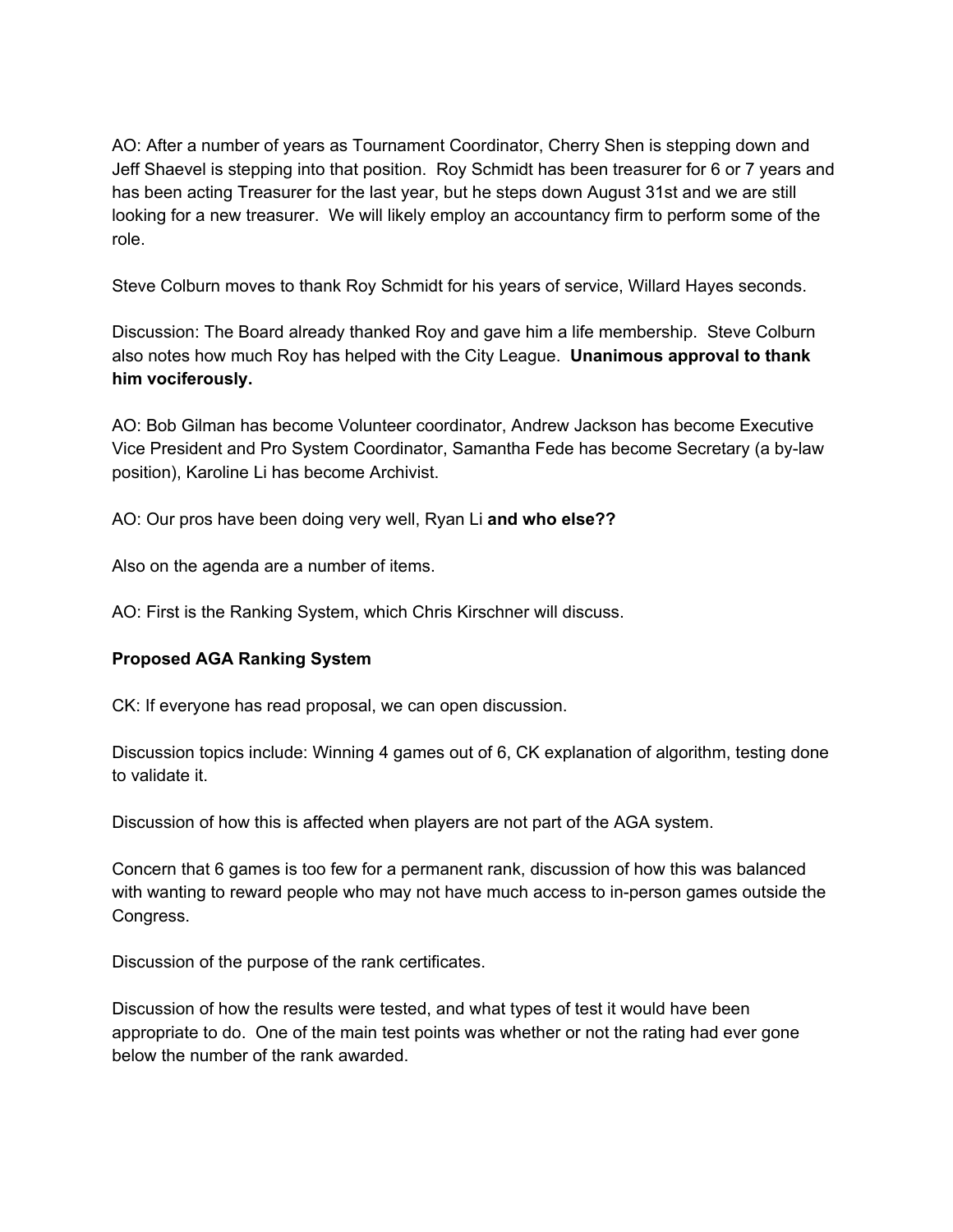Discussion of how would this be affected if the ratings were more responsive, and the ranks were conservative.

Discussion of how the requirement that someone have at least a 5% chance of winning is factored in. The answer is that this is rare, so it is not factored in. It is tested at their pre-rating and their post-rating.

Discussion of where the details can be found. The white papers is frequently updated, but it needs to be revised before it is fully up. This could be run today if we wanted to. [Citation needed]

Discussion of why use a ranking system for the source of truth, and not just use the rating system. If we trust the rating system, then why not use it.

Discussion of if there was a consideration of not using handicap games. They were included because they use the same math as the rating system, and the probability can be calculated.

Andy Okun says that the purpose of the program is to recognize our members. Ranks are primarily ceremonial titles.

Discussion of what happens to people with a rating over 7 dan. AO: They will receive a 7 dan rank certificate. The Board decided that no amateurs will have a ranking higher than that.

Discussion of what input we may have received from our current ratings officer, and how involved he has been.

Discussion of what publicly available information we have that is not in the information handed out at this Congress. The answer is that what's in the booklet is brief and non-technical. The white paper can be available by 8/18/2017.

This system is designed to allow alternative rating system means to be used, if they test out. Discussion of how highly "accurate" any other rating algorithm could be when discussed against the system that currently exists.

The system will likely be implemented quite soon by the President. The board has approved.

The rank system will be implemented from 2010 forward, since beginning at that point the data is solid.

# **Proposed AGA Code of Conduct**

Presentation of rationale by Lisa Scott and Karoline Li.